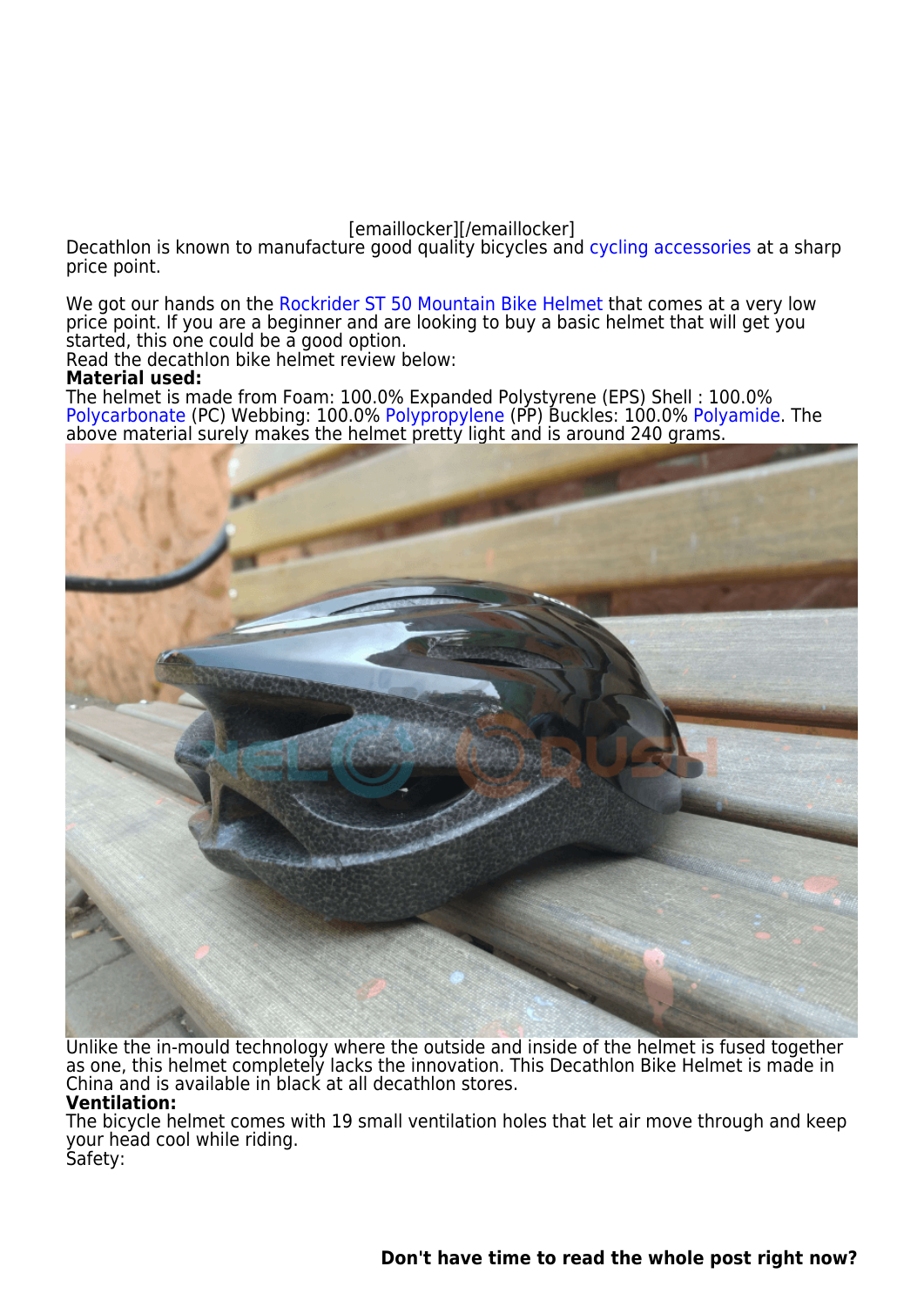

The significance of buying a helmet is not to look cool but to keep your head safe in times of an accident or a bad fall. The helmet complies with [standard EN 1078](https://en.wikipedia.org/wiki/EN_1078) for bikes, inline skates and skateboards. Hence, the safety offered is quite minimal. **Comfort:**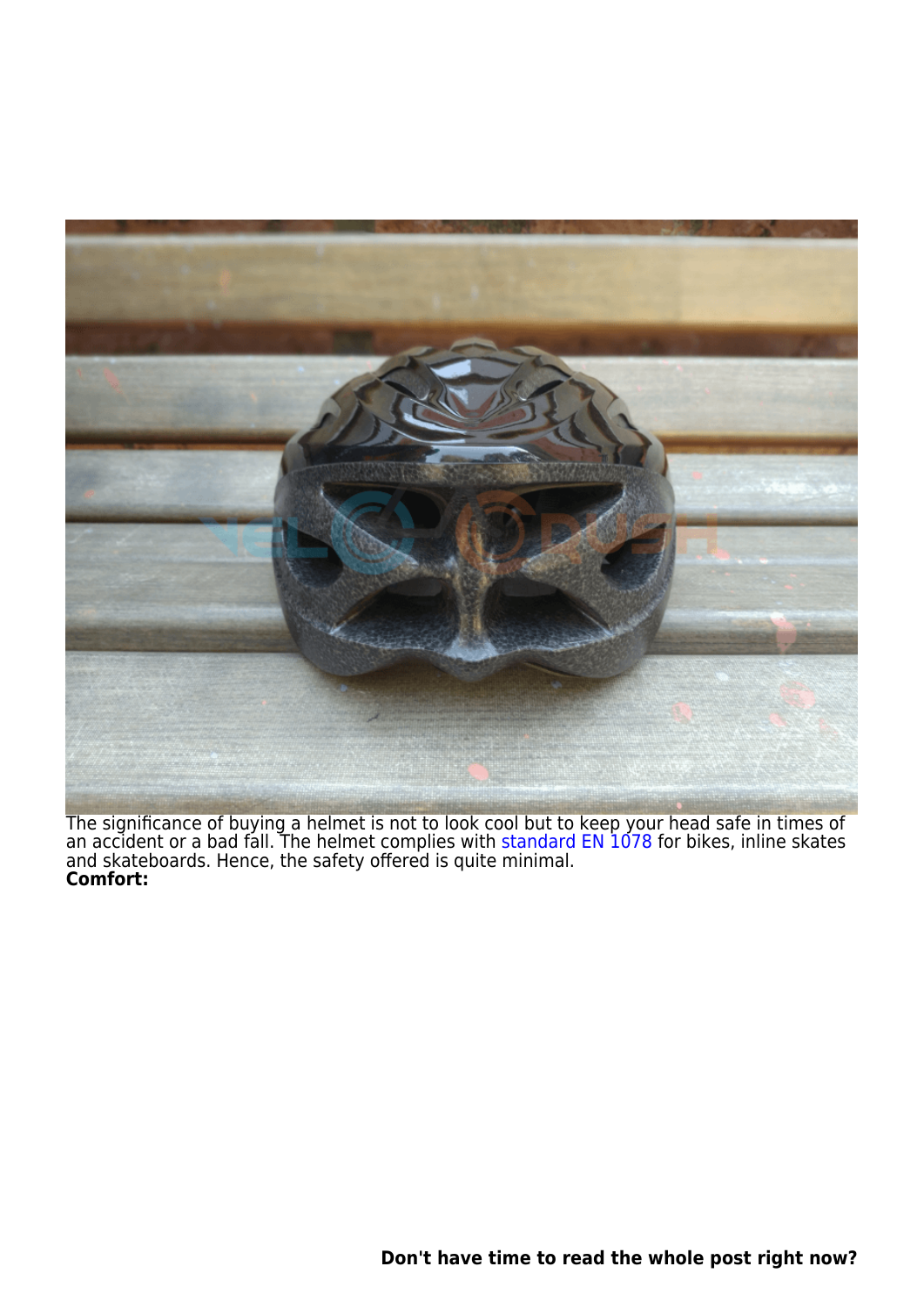

The comfort offered by this decathlon bike helmet is good. It actually feels like you are wearing nothing (keeping in mind that it is pretty new). The interiors of the helmet have a sponge padding that's pretty thick but low on quality. This padding can be removed, washed and put back. While it does absorb the sweat, we don't think the padding is going to last long.

[Read the Btwin Aerofit 900 Review](https://velocrushindia.com/decathlon-btwin-bicycle-helmet-review/). **Straps:**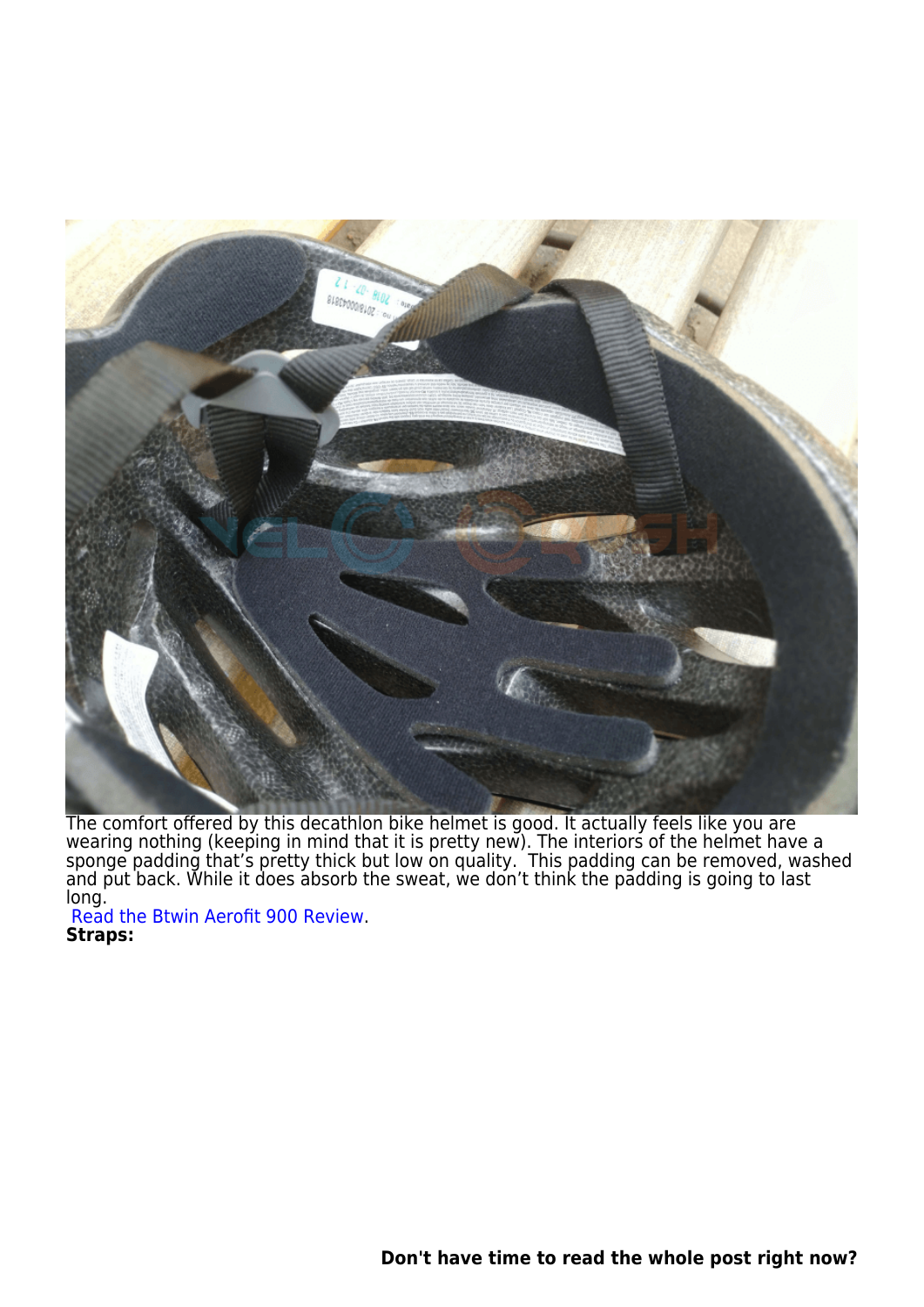

The straps of the helmet are attached directly to the interior of the helmet. This makes them pretty strong and leaves no chance of coming off from the helmet. The helmet comes with a sliding pallet and 3 buckles that let you adjust the fitting to a certain comfort level but not the best. Besides, the quality of the straps a pretty decent and get the job done. **Visor:**

Like any other MTB helmets, the [Rockrider ST 50](https://www.decathlon.in/p/8519881_rockrider-st-50-mountain-bike-helmet-black.html#/15-200-l) does come with a visor that protects you from the sun rays.

## **Overall:**

**Whats'a good?** Low price point Comfortable Light Visor

## **What's bad?**

Poor padding quality No head adjuster strap No place to attach any headlamp